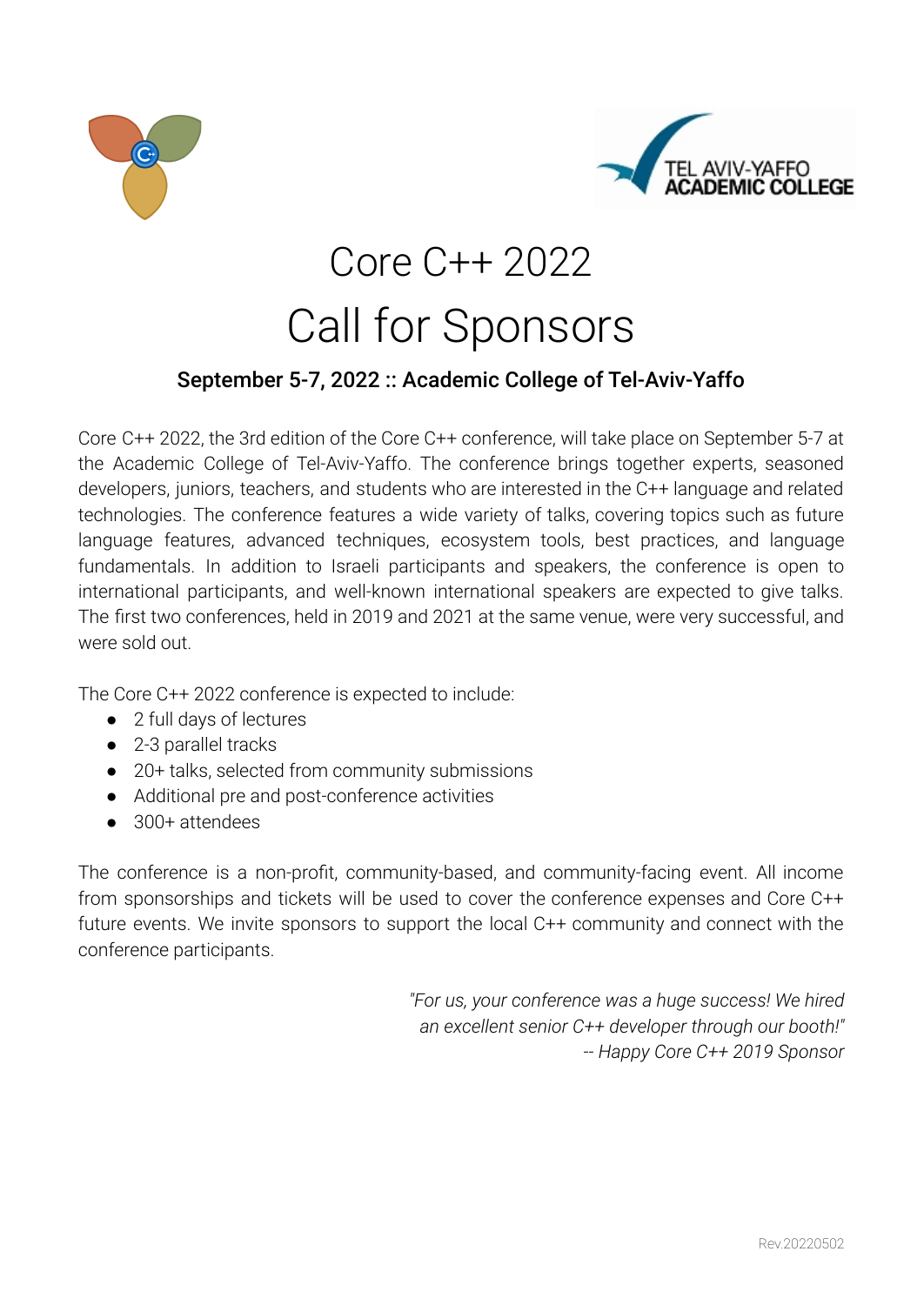## Exposure

- In 2022 we expect to welcome about 300+ attendees, mostly from Israel
- The conference will feature 25-30 speakers
- The Core C++ Users Group [\(meetup.com/CoreCpp](https://www.meetup.com/CoreCpp/)):
	- Over 1850 members
	- Over 5600 followers on Twitter (@corecpp)
	- Over 2600 YouTube subscribers (CoreCppIL)
	- Regular social media updates also include Facebook and LinkedIn
- The Haifa::C++ User Group ([meetup.com/haifa-cpp\)](https://www.meetup.com/haifa-cpp/):
	- Over 850 members
- The Medabrim C++ whatsapp community ([bit.ly/cpp-wa-desc](https://bit.ly/cpp-wa-desc))
	- Over 250 members
- All the talks will be professionally recorded on video and posted online.

## Conference Schedule

| Sep 5 <sup>th</sup> (Mon.)                          | Training classes (planned)                                                                                                                                                                                                                               |
|-----------------------------------------------------|----------------------------------------------------------------------------------------------------------------------------------------------------------------------------------------------------------------------------------------------------------|
| Sep 6 <sup>th</sup> -7 <sup>th</sup><br>(Tue.-Wed.) | Main conference, each day featuring:<br>$\triangleright$ 9 technical one hour sessions each day in two parallel tracks<br>$\triangleright$ Sponsors' booth expo<br>$\triangleright$ Optional evening activities such as lightning talks and panels (TBD) |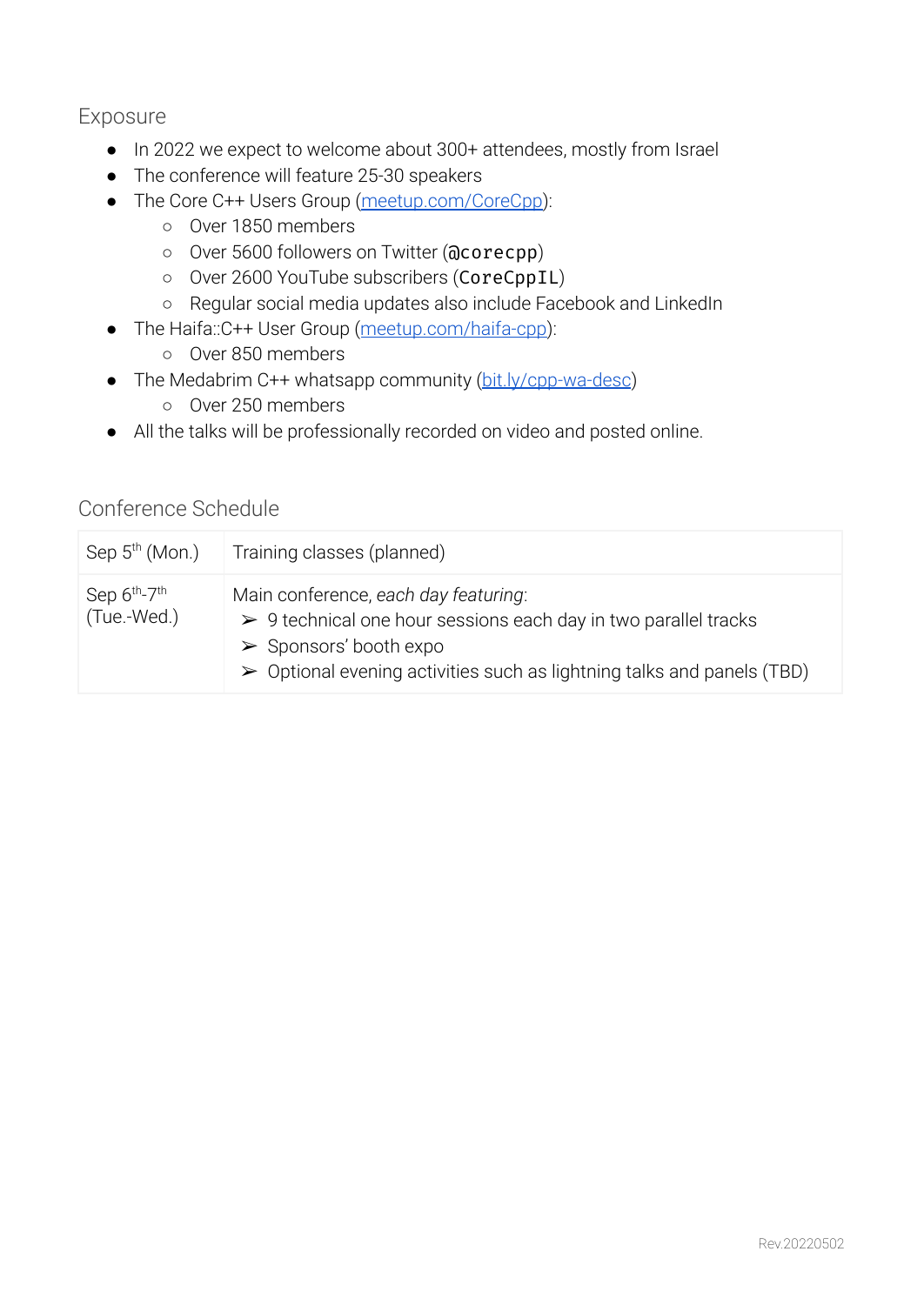## Sponsorship Packs

#### **Bronze**

- $\bullet$  Open till July 1<sup>st</sup>, 2022;
- 2,500 ILS (+VAT if applicable, see below);
- You get 2 tickets for 2 attendees from your company;
- Your company logo will be shown on the conference website;
- Your company logo will be shown on the conference opening slides.

#### **Silver**

- 5,500 ILS (+VAT if applicable, see below);
- All of "Bronze";
- You get 4 tickets for 4 attendees from your company;
- Sponsorship announcement + your company will be mentioned in social media communications by the conference;
- You may send us company stickers or A4 leaflet brochures to be handed inside the conference Welcome Bag / at the Reception Desk.

#### **Gold**

- 10,500 ILS (+VAT if applicable, see below);
- All of "Silver";
- You get 5 tickets for 5 attendees from your company;
- Your sponsorship announced in the opening note;
- You may send us a promotional poster or roll-up to be placed in the public space, during the two days of the conference;
- Your company mentioned as part of Community Outreach program presentation;
- Your logo placed on the Welcome Bag (or other welcome gift provided to attendees).

#### **Diamond**

- 15,500 ILS (+VAT if applicable, see below);
- All of "Gold" (including 5 conference tickets);
- Company logo will appear at the beginning of all of the posted videos.

#### **Video Sponsor**

- 20,500 ILS +VAT;
- All the technical sessions at the event will be recorded and shared on YouTube;
- Sponsor the recording and editing of the conference videos;
- All "Diamond" benefits (including 5 conference tickets);
- Your company logo appears on all the videos.